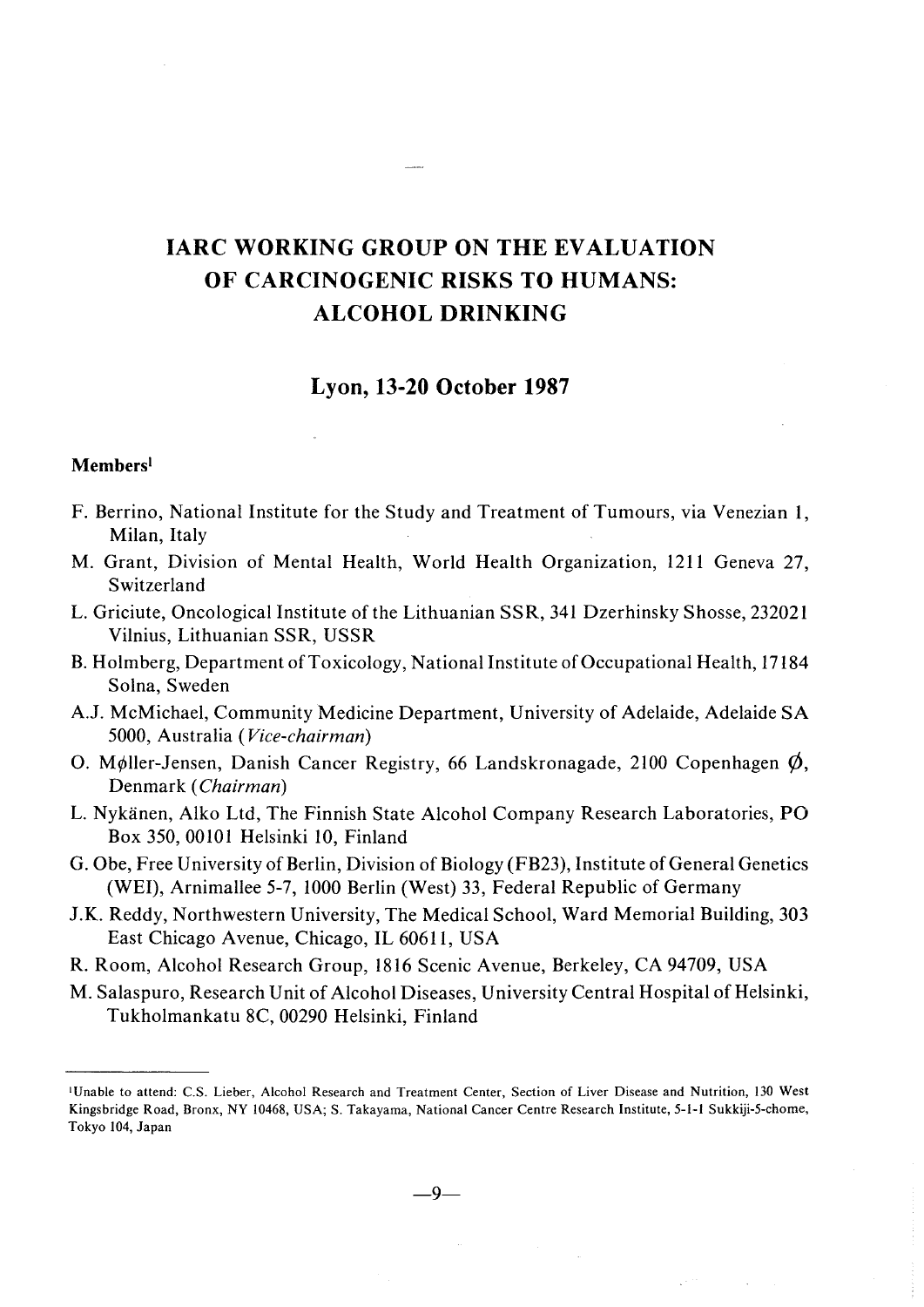- H. Sancho-Garnier, Department of Medical Statistics, Gustave Roussy Institute, rue Camille Desmoulins, 94805 Villejuif Cedex, France
- B.A. Schwetz, Systemic Toxicology Branch, Division of Toxicology Research and Testing, National Institute of Environmental Health Sciences, PO Box 12233, Research Triangle Park, NC 27709, USA
- F. M. Sullvan, Department of Pharmacology, United Medical and Dental School of Guy's and St Thomas' Hospitals, London SEI 9RT, UK
- R.G. Thurman, Department of Pharmacology, University of North Carolina, 1106 Faculty Laboratory Office, Building 231H, Chapel Hil, NC 27514, USA
- D. Trichopoulos, Department of Hygiene and Epidemiology, University of Athens, School of Medicine, Athens 11527, Greece
- M.D. Waters, Genetic Toxicology Division (MD-68), US Environmental Protection Agency, Health Effects Research Laboratory, PO Box 12233, Research Triangle Park, NC 27711, USA
- W. Wilett, Harvard School of Public Health, Channing Laboratory, 180 Longwood Avenue, Boston, MA 02113, USA
- R.A. Woutersen, TNO-CIVO Toxicology and Nutrition Institute, PO Box 360, 3700 AJ Zeist, The Netherlands

### **Observers**

## Representative of the National Cancer Institute

J. Rice, NCI-Frederick Cancer Research Facilty, Building 538, Frederick, MD 21701, USA

# Representative of the Commission of the European Communities

E. Krug, Commission of the European Communities, Health and Safety Directorate, Bâtiment Jean Monnet, 2920 Luxembourg, Grand Duchy of Luxembourg

## Representatives of the Chemical Manufacturers' Association

- C.H. Tamburro, Department of Community Health, Liver Research Center, Suite 119A, Health Science Center, University of Louisvile, Louisvile, KY 40292, USA
- W.J. Waddell, Pharmacology/Toxicology Department, Health Science Center, University of Louisvile, Louisvile, KY 40292, USA

## Representative of the International Federation of Wines and Spirits

B. Le Bourhis, International Federation of Wines and Spirits, 103 Boulevard Haussmann, 75008 Paris, France

# Representative of the International Life Sciences lnstitute

C.I. Chappel, CanTox Inc., 1196 Botany Hil, Oakvile, Ontario L6J 6J5, Canada